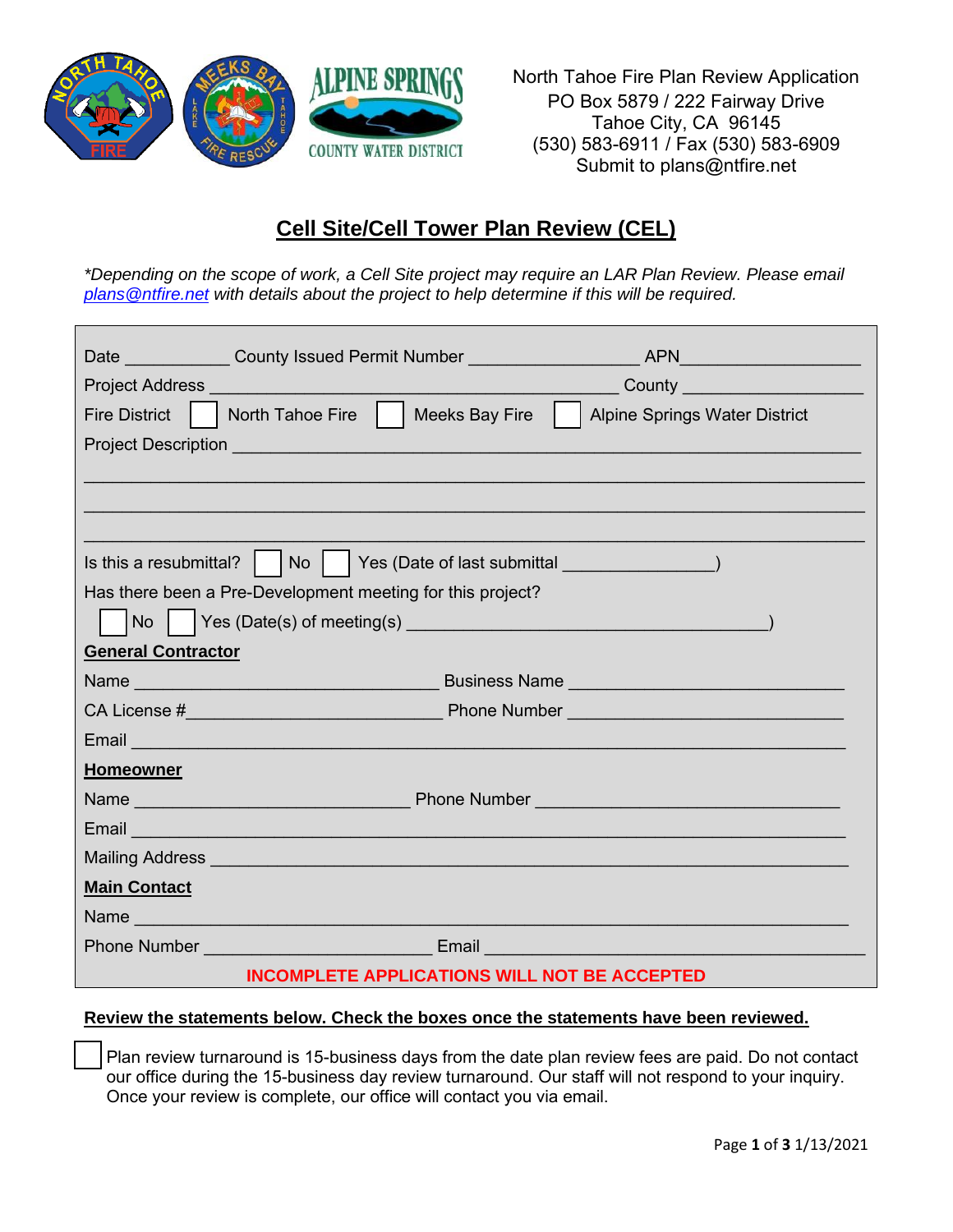Review the submittal requirements below. NTFPD is no longer able to approve plans with conditions. If any of the requirements are missing, plans will not be approved and will be subject to resubmittals and resubmittal fees. All resubmittals trigger a new 15 business day turnaround.

#### *Check the type of plan review that applies. Under the selected type, check the requirements to ensure all are met prior to submitting.*

|                                                 | NTFPD/Placer Co. Review Submittal Requirements -                                                                                                                                                                                                                                                                              |  |
|-------------------------------------------------|-------------------------------------------------------------------------------------------------------------------------------------------------------------------------------------------------------------------------------------------------------------------------------------------------------------------------------|--|
|                                                 | A complete set of plans stamped and signed by the design professional(s).                                                                                                                                                                                                                                                     |  |
| NTFPD Amended fire code.                        | Applicable building codes and standards must be noted on the cover sheet, including the                                                                                                                                                                                                                                       |  |
|                                                 | The county issued project permit number. If the permit issuance checklist is already issued,<br>include this with submittal. If not, you will be required to submit a copy to NTF once it is issued.                                                                                                                          |  |
|                                                 | Pre-Development Meeting Findings/Alternate Materials and Methods Request (If applicable).                                                                                                                                                                                                                                     |  |
|                                                 | MBFPD/El Dorado Co. Review Submittal Requirements -                                                                                                                                                                                                                                                                           |  |
|                                                 | A complete set of plans stamped and signed by the design professional(s).                                                                                                                                                                                                                                                     |  |
| MBFPD Amended fire code.                        | Applicable building codes and standards must be noted on the cover sheet, including the                                                                                                                                                                                                                                       |  |
|                                                 | The county issued project permit number.                                                                                                                                                                                                                                                                                      |  |
|                                                 | Pre-Development Meeting Findings/Alternate Materials and Methods Request (If applicable).                                                                                                                                                                                                                                     |  |
|                                                 | Once the project is reviewed and approved, NTFPD/MBFPD will sign-off the workflow in the county's<br>system and add any Fire flags/holds/notes that will be required for project final. This will allow for permit<br>issuance from the county if their requirements have been met. Notify them when this review is approved. |  |
| I have met the requirements for this submittal. | I hereby acknowledge that I have read the Fire District's requirements above for plan review.<br>Furthermore, I acknowledge that if any of the requirements are not complied with, the plans/project will<br>fail review and will be subject to resubmittals and resubmittal fees. By signing below, I am verifying that      |  |
| Signature                                       | Date                                                                                                                                                                                                                                                                                                                          |  |

*Review section below after plan review is complete.*

#### *For office use only:*

## **Final Fire Inspections that will be required for this project:**

Final Defensible Space Inspection

To schedule any of these inspections, visit our **bookings** page located at [www.ntfire.net.](file:///C:/Users/lundin/Desktop/Applications/www.ntfire.net)